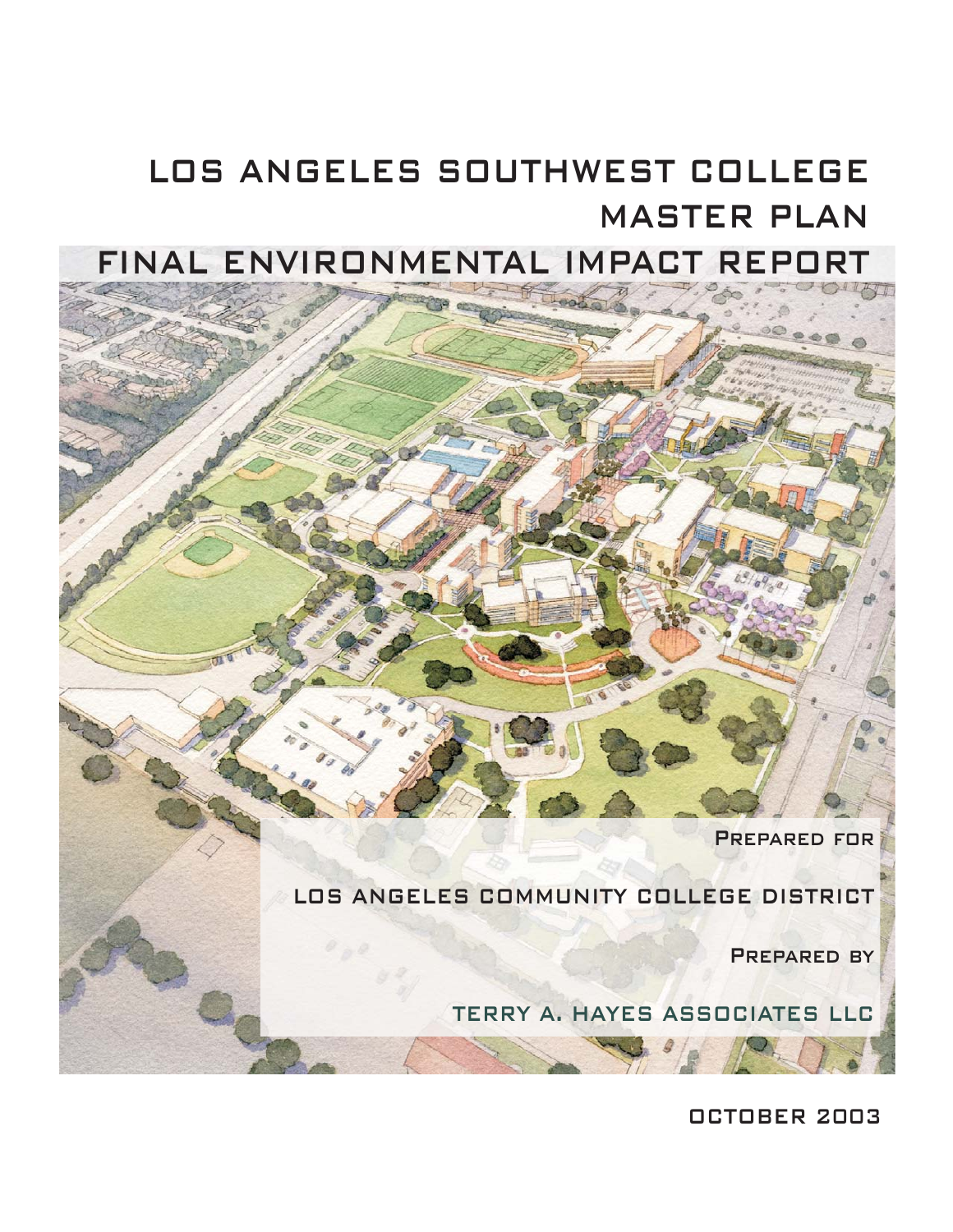## **LOS ANGELES SOUTHWEST COLLEGE MASTER PLAN FINAL ENVIRONMENTAL IMPACT REPORT**

## **RESPONSE TO COMMENTS**

**STATE CLEARINGHOUSE NO. 2003031024**

Prepared for

### THE LOS ANGELES COMMUNITY COLLEGE DISTRICT 770 WILSHIRE BOULEVARD LOS ANGELES, CA 90017

Prepared by

TERRY A. HAYES ASSOCIATES LLC 6083 BRISTOL PARKWAY, SUITE 200 CULVER CITY, CA 90230

**OCTOBER 2003**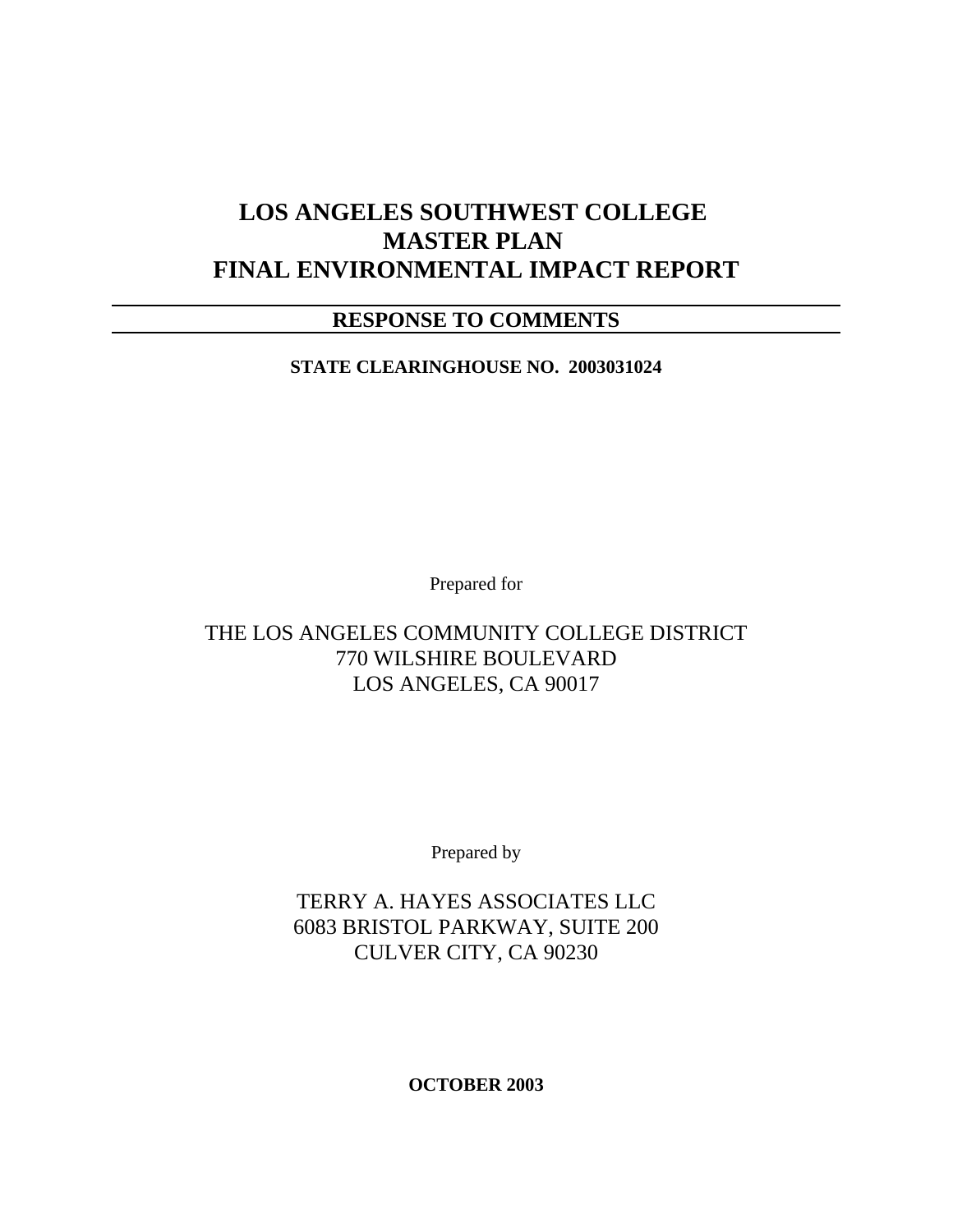#### **OVERVIEW**

This Final Environmental Impact Report (Final EIR) has been prepared in accordance with the California Environmental Quality Act (CEQA), including Sections 15088, 15089, and 15132 of the State CEQA Guidelines.

As defined by Section 15132 of the State CEQA Guidelines: "The Final EIR shall consist of: (a) the Draft EIR or a revision of the draft; (b) comments and recommendations received on the Draft EIR, either verbatim or in summary; c) a list of persons, organizations, and public agencies commenting on the Draft EIR; (d) the responses of the Lead Agency to significant environmental points raised in the review and consultation process; [and] any other information added by the lead agency."

The environmental review phase of a project precedes the consideration of project approval. The environmental review phase identifies the environmental impacts in compliance with CEQA, while the project approval phase considers the range of factors (environmental, economic, social, etc.) relevant to the decision to approve a project. Certification of the EIR does not constitute project approval, it simply marks the end of the environmental review phase. It signifies the judgement of the lead agency that the EIR is legally adequate under CEQA and the contents of the EIR reflect the agency's independent judgment of the scope of environmental impacts.

Subsequent to certification of an EIR the Lead Agency can then proceed to consider the project for approval. Section 15093 of the CEQA Guidelines States:

(a) CEQA requires the decision-making agency to balance, as applicable, the economic, legal, social, technological, or other benefits of a proposed project against its unavoidable environmental risks when determining whether to approve the project. If the specific economic, social, technological, or other benefits of a proposal project outweigh the unavoidable adverse environmental effects, the adverse environmental effects may be considered "acceptable."

(b) When the Lead Agency approves a project which will result in the occurrence of significant effects which are identified in the final EIR but are not avoided or substantially lessened, the agency shall state in writing the specific reasons to support its action based on the final EIR and/or other information in the record. The statement of overriding considerations shall be supported by substantial evidence in the record.

c) If an agency makes a statement of overriding considerations, the statement should be included in the record of the project approval and should be mentioned in the notice of determination. This statement does not substitute for, and shall be in addition to, findings required pursuant to Section 15091 [of the CEQA Guidelines].

#### **PUBLIC REVIEW OF THE DRAFT EIR**

The Draft EIR for the Los Angeles Southwest College Master Plan along with a request for public comments was circulated beginning August 8, 2003. The 45-day circulation period formally closed on September 22, 2003. The Draft EIR was available for public review at the Los Angeles Southwest College (LASC) campus library, the Woodcrest Library located at 1340 W. 106<sup>th</sup> Street in Los Angeles and the Crenshaw-Imperial Branch Library at 11141 Crenshaw Boulevard in Inglewood. A total of three comment letters was received in response to the Draft EIR.

This Final EIR provides responses to all written comments received on the Draft EIR, as required by Section 15088 of the CEQA Guidelines, and has been prepared in accordance with Section 15132 of the Guidelines. Responses to Comments on the Draft EIR include issues raised by public comments that warranted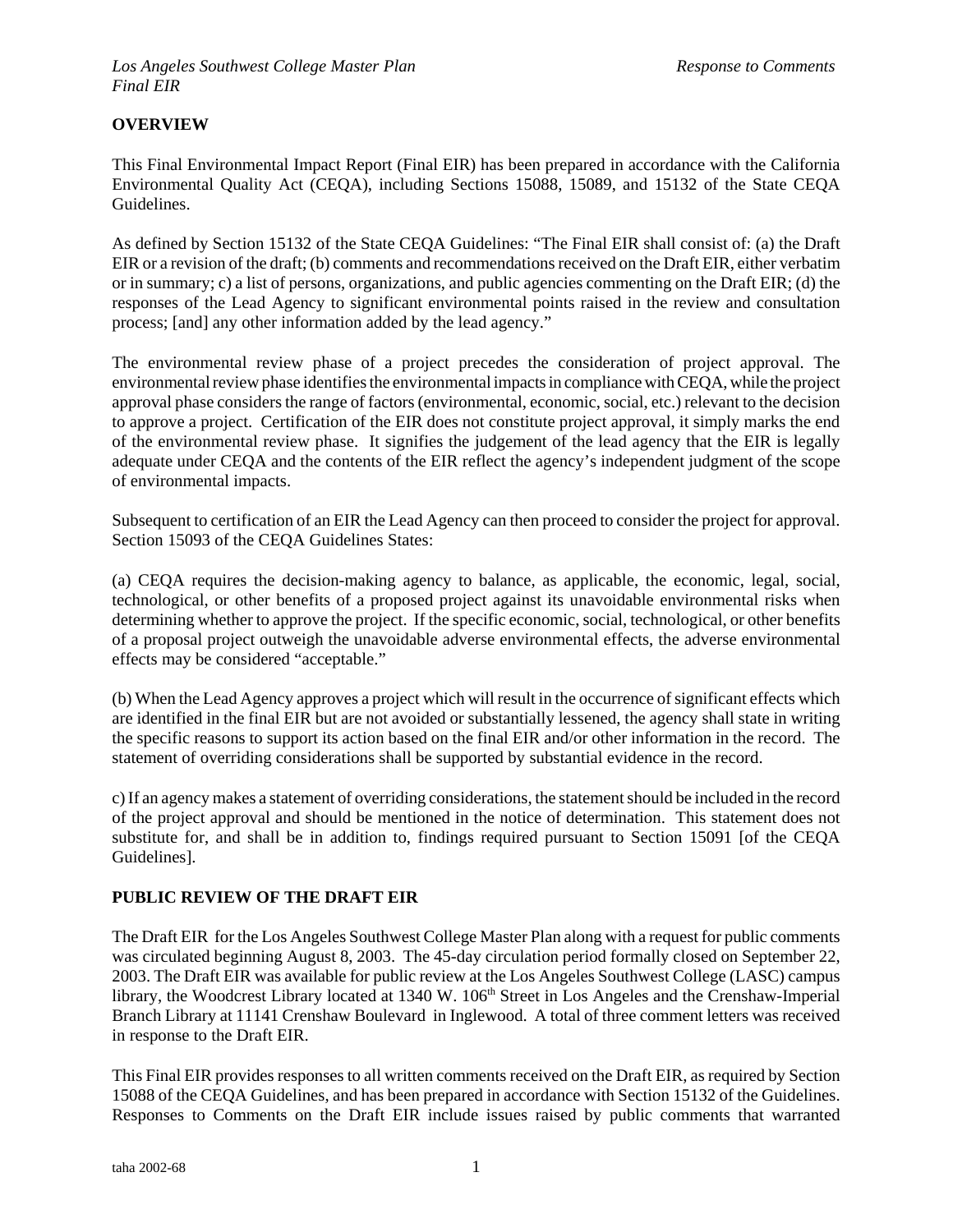#### *Los Angeles Southwest College Master Plan Response to Comments Final EIR*

clarification or correction of certain statements in the Draft EIR. This section provides any such corrections or clarifications. None of the corrections and additions constitutes significant new information or substantial project changes as defined by Section 15088.5 of the CEQA Guidelines. All written comments are contained in this section in their entirety along with the Lead Agency's responses. Copies of each comment letter are also provided.

| <b>TABLE 8.0-1: COMMENT LETTERS RECEIVED</b> |                                                         |                                                                                                                                        |                   |
|----------------------------------------------|---------------------------------------------------------|----------------------------------------------------------------------------------------------------------------------------------------|-------------------|
| <b>Name</b>                                  |                                                         | <b>Address</b>                                                                                                                         | <b>Date</b>       |
|                                              | Mona Field, President<br><b>LACCD Board of Trustees</b> | Los Angeles Community College District<br>770 Wilshire Boulevard<br>Los Angeles, CA 90017                                              | September 9, 2003 |
| $\mathfrak{p}$                               | Louis Ford<br><b>Resident of Southwest Community</b>    | Received comment via E-mail                                                                                                            | August 14, 2003   |
| 3                                            | Stephen Buswell,<br><b>Branch Chief</b>                 | California Department of Transportation<br>(CALTRANS)<br>District & Regional Planning<br>120 S. Spring Street<br>Los Angeles, CA 90012 | September 9, 2003 |

Comment letters and responses to the Draft EIR are presented as follows:

#### **COMMENT LETTER NO. 1**

#### MONA FIELD, PRESIDENT LOS ANGELES COMMUNITY COLLEGE DISTRICT BOARD OF TRUSTEES

#### **Comment No. 1.1**

*Identify any existing hazardous conditions or materials on the project sites that could be affected by construction activities. Also, review potential impacts of the use of standard paints, solvents and building materials during construction.*

*Mitigation measures should include safe clean-up procedures and the use of non-toxic paints and materials in all rehabilitation and new construction activities.*

#### **Response No. 1.1**

A Phase I Environmental Assessment Report prepared by NATEC International, Inc. on April 17, 2003. The findings of this assessment are summarized in Chapter 4.4, Hazards and Hazardous Materials. No significant impact related to subsidence, methane gas, or soil and/or groundwater contamination, or the release of hazardous materials was found. A potentially significant impact would occur related to the removal of asbestos material, lead-based paint, and poly-chlorinated biphenyl (used in electrical transformers and lighting ballasts); however, these impacts would be reduced to less-than-significant levels with proper implementation of the mitigation measures provided in the Draft EIR.

To address the use of non-toxic paints and materials in all new construction, the following mitigation measure shall be added to the Draft EIR, Section 4.4, Hazards and Hazardous Materials, on page 4.4-5:

#### **HHM5** Wherever feasible, building materials, compounds, paints, etc., with no or low VOC content, low toxicity, and recycled content shall be utilized on all new building construction and rehabilitation.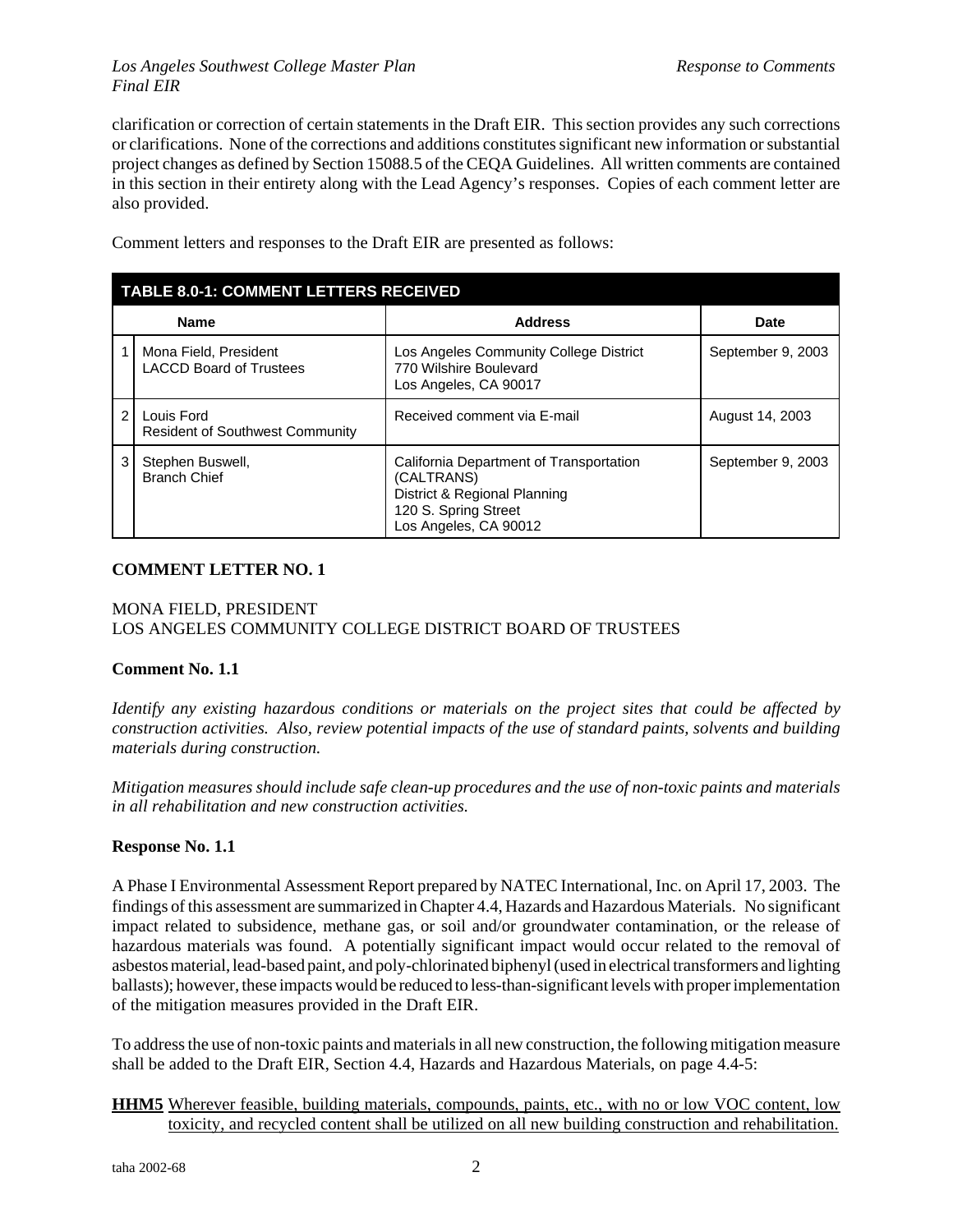The addition of this mitigation measure will also be reflected in Chapter 2.0, Summary, **Table 2-1** of the Draft EIR.

#### **Comment No. 1.2**

*Identify the impacts of the project on vehicular traffic, pedestrian and bicycle access, and on public transit service.*

*Mitigation measures should include a reference to promoting the use of public transportation to access the campus and the need to coordinate public transit agencies to optimize strategies. Vehicle ingress and egress to parking areas on campus should be located so as to minimize the impact on nearby residential neighborhoods. All parking facilities and roadways should be designed to optimize pedestrian and bicycling opportunities and pedestrian and bicycle safety.*

#### **Response No. 1.2**

Impacts on vehicular traffic at the campus access driveways and the area intersections are presented in Chapter 4.8, Transportation and Traffic of the Draft EIR document. Access drives to the campus, campus roadways and parking facilities will be designed to optimize conditions for pedestrian and bicycle movement and minimize the impacts of the automobile on the campus.

As documented in the Draft EIR traffic section " Existing Transit Operations," the campus is highly served by pubic transportation. Existing transit stops are located at 1) Western Avenue near the center of the western campus boundary, 2) the intersection of Western Avenue and Imperial Highway, and 3) Imperial Highway near Denker Avenue. Existing pedestrian circulation allows for easy access to the Western Avenue and the Imperial Highway/Denker Avenue transit stops. There are no convenient pedestrian paths to the transit stops at the Western Avenue/Imperial Highway corner. Proposed pedestrian circulation will allow for improved connection to the transit stops at the corner of Imperial Highway and Western Avenue by providing additional paths of travel to the campus boundaries near this location. Thus, the proposed on-campus circulation system would not adversely affect bus operations, but would improve access to transit stops. Further, all pedestrian pathways are designed to avoid conflicts with vehicular traffic.

It should also be noted that the most recent surveys of the LASC faculty and staff indicate that about two percent use public transportation to access the campus. That percentage should remain about the same after the proposed campus growth. Based on that ridership percentage, the existing area transit system should be more than adequate to accommodate the projected increase. There was no available current data on the percentage of students using transit, however, field observations indicated that there was a constant use of the transit stops adjacent to the campus. Based on field observations, there should be adequate capacity in the current transit system to accommodate the anticipated increase in students. The College will continue to work with appropriate agencies to encourage and promote the use of public transit, walking, and bicycling as alternative modes of travel to and from the campus for faculty and staff. Reasonable efforts will continue to be made to work with and coordinate transit service with the MTA.

Currently, the campus has three vehicle access points (two on Imperial Highway and one on Western Avenue). Vehicular access would be improved to allow easy access to new and improved parking facilities with an additional access point for restricted vehicle access. An improved drop-off point shall be provided along Imperial Highway.

While the mitigation measures proposed in the traffic study are designed to maintain traffic conditions for automobile use in the area, the maintenance of acceptable levels of service on the area streets will indirectly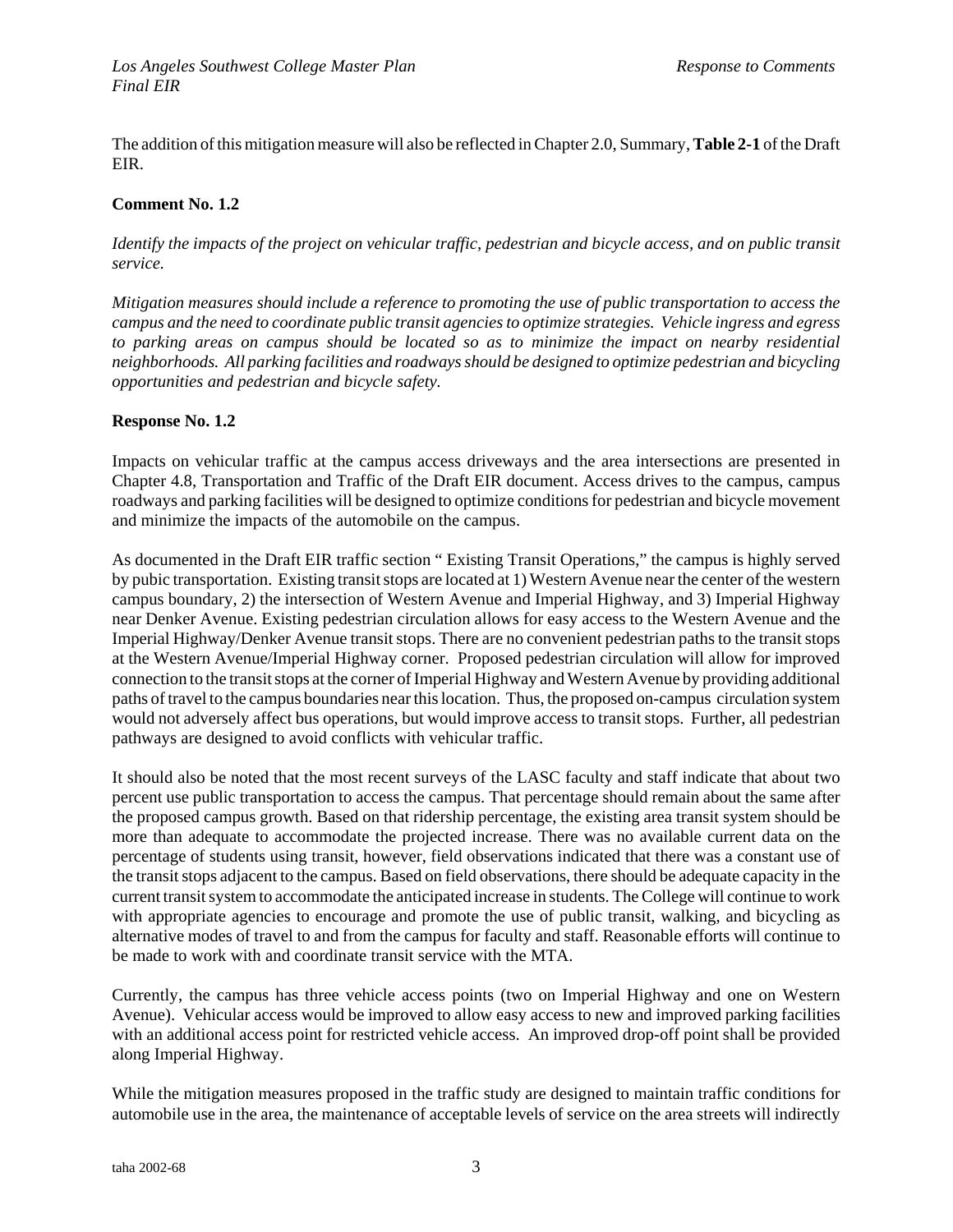accommodate transit riders, pedestrians and bicyclists. Maintaining adequate levels of service on the streets will contribute to maintaining transit schedules by providing capacity for buses, and will pedestrians and bicyclists to cross the street without inducing unacceptable traffic congestion.

#### **Comment No. 1.3**

*The study should review the impact of the proposed project on water usage.* 

*Mitigation measures should include use of tree planting, landscaping, permeable paved surfaces and other drainage management techniques that retain water onsite to reduce runoff and the need for irrigation. Irrigation options should include drip irrigation and other water conservation strategies. Water saving toilets, faucets, and other water conveyance devices should be used wherever possible.*

#### **Response No. 1.3**

The Draft EIR includes numerous mitigation measures to address water consumption reduction and water conservation. The use of native, water-efficient plants in landscaping, water-efficient irrigation systems, low flow toilets and the implementation of a water reclamation system are water conservation techniques included as mitigation measures in Section 4.9, Utilities and Service Systems in the Draft EIR. To address storm water runoff, mitigation measure **USS5** shall be revised as follows:

**USS5** In an effort to comply with the Los Angeles Regional Water quality Control Board March 2000 Resolution, LASC shall prepare a Standard Urban Storm Water Mitigation Plan (SUSMP). Further, where feasible, LASC shall facilitate the construction of a water reclamation system to supplement its water supply for reuse for campus landscaping. LASC shall facilitate the construction of a water reclamation system to supplement its water supply.

The addition of this mitigation measure will also be reflected in Chapter 2.0, Summary, **Table 2-1** of the Draft EIR.

#### **Comment No. 1.4**

*Review the impact of the project on electric, wastewater, and solid waste systems.*

*Mitigation measures should include the implementation of energy conservation and renewable generation techniques based on applicable LEED standards to reduce energy costs. The District has specified LEEDs certification as a minimum requirement for qualified buildings, with maximized use of sustainability strategies on other buildings and all rehabilitation projects. Additionally, consideration should be given to the strategic planting of trees to provide shading that will reduce air conditioning needs. This should include planting trees and landscaping in and adjacent to parking lots to reduce the "heat island" effect.*

*Stress on wastewater systems should be reduced by employing water saving toilets. The solid waste stream should be reduced by using recycled building materials wherever possible, by recycling construction waste, by specifying use of recycled content products in ongoing campus operations and by expanding on-campus recycling programs in general.*

#### **Response No. 1.4**

In Section 4.9 Utilities and Service Systems of the Draft EIR, a brief description of the Leadership in Energy and Environmental Design (LEED) Rating System is provided to introduce readers unfamiliar with the system to its goals and methodology. As the Los Angeles Community College District (LACCD) has mandated a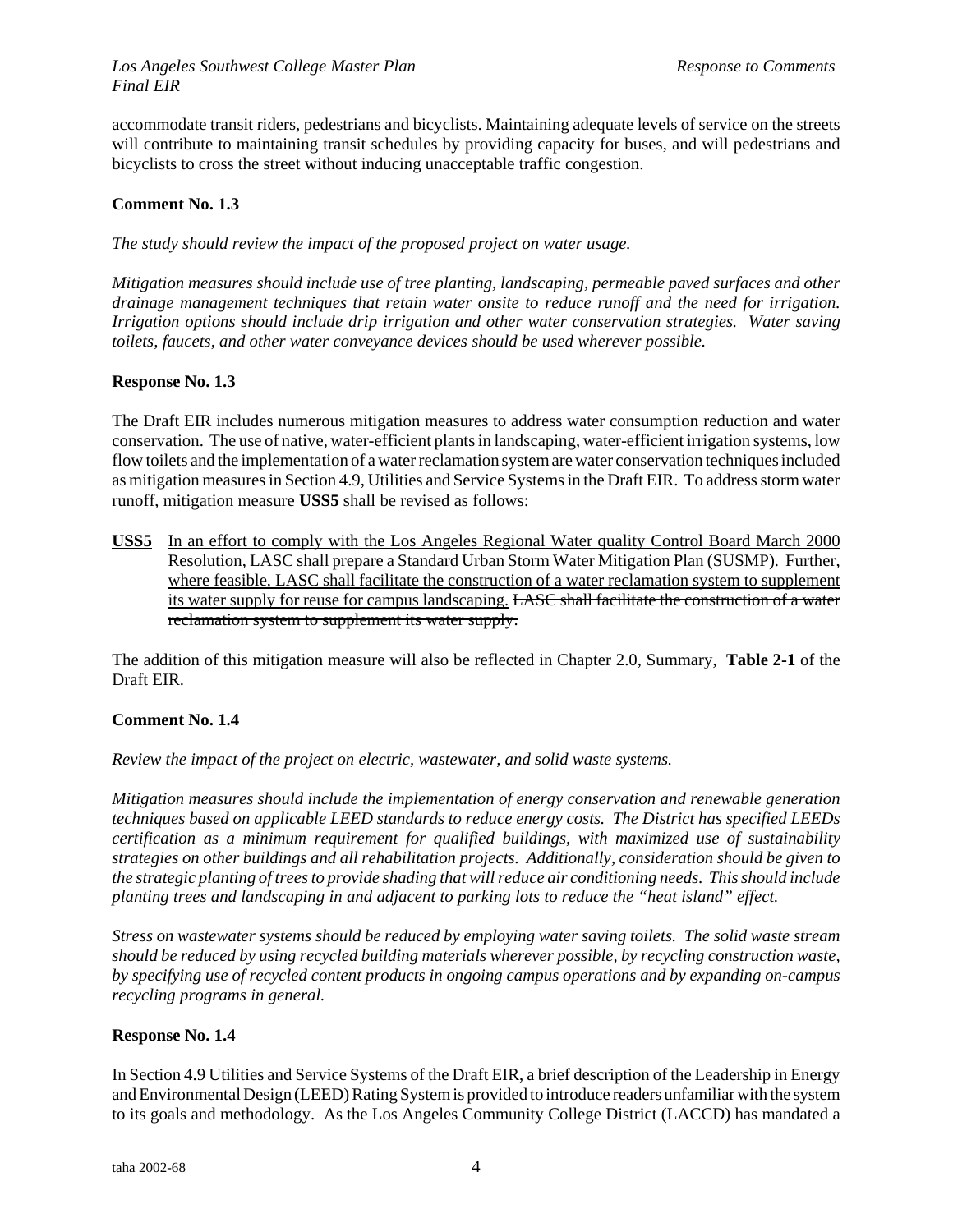LEED Rating System for all new buildings that will be a part of the Proposition A and AA bond programs, the Draft EIR accordingly adopts energy and water saving methods accepted and promoted by the LEED system as mitigation measures. Mitigation measures under the "Water Supply" section of the Draft EIR address water conservation methods to be employed on the campus. The use of light-colored roofs for heat reflection, operable windows and an increased amount of natural light through optimal building orientation are part of energy conservation mitigation measures provided in the Draft EIR. Furthermore, the following mitigation measure shall be added to Section 4.9, Utilities and Service Systems, on page 4.9-8 of the Draft EIR:

#### **USS10** The strategic planting of trees and landscaping to provide shade near buildings and adjacent parking lots shall be utilized to reduce air conditioning demands and the "heat island" effect.

In regards to solid waste, it is anticipated that construction companies would be required to recycle any marketable building materials. To ensure that this step takes place, the following mitigation measure shall be added to Section 4.9, Utilities and Service Systems, on page 4.9-8 of the Draft EIR:

#### **USS11** In conjunction with the existing solid waste recycling program, LASC shall require all contractors to utilize a construction waste recycling plan to be provided by the college.

The addition of mitigation measures **USS10** and **USS11** will also be reflected in Section 2.0, Summary, **Table 2-1** of the Draft EIR.

#### **Comment No. 1.5**

*A thorough review of the cumulative impacts of the project on the existing campus and surrounding community should be included.*

#### **Response No. 1.5**

As required by CEQA, an analysis of cumulative effects is included. The cumulative effect discussion is found at the conclusion of each environmental impact section in the Draft EIR.

#### **Comment No. 1.6**

*Review the impact of project construction and operation of finished facilities on air quality.*

#### **Response No. 1.6**

A thorough evaluation of both construction and operational air quality impacts has been included in the Draft EIR, Section 4.2, Air Quality. The report concluded that no significant impacts related to construction emissions, operational CO concentration, or consistency with the Air Quality Management Plan would occur. However, a significant operational impact would occur related to  $NO<sub>x</sub>$  emissions. Increased motor vehicle trips to and from campus would result in a significant, unavoidable  $NO<sub>x</sub>$  emissions impact during the operations phase of the project. A significant cumulative impact would also result as cumulative NO<sub>x</sub> emissions are anticipated to exceed the SCAQMD threshold.

#### **Comment No. 1.7**

*Review the impact of the project on existing natural and incidental habitat areas.*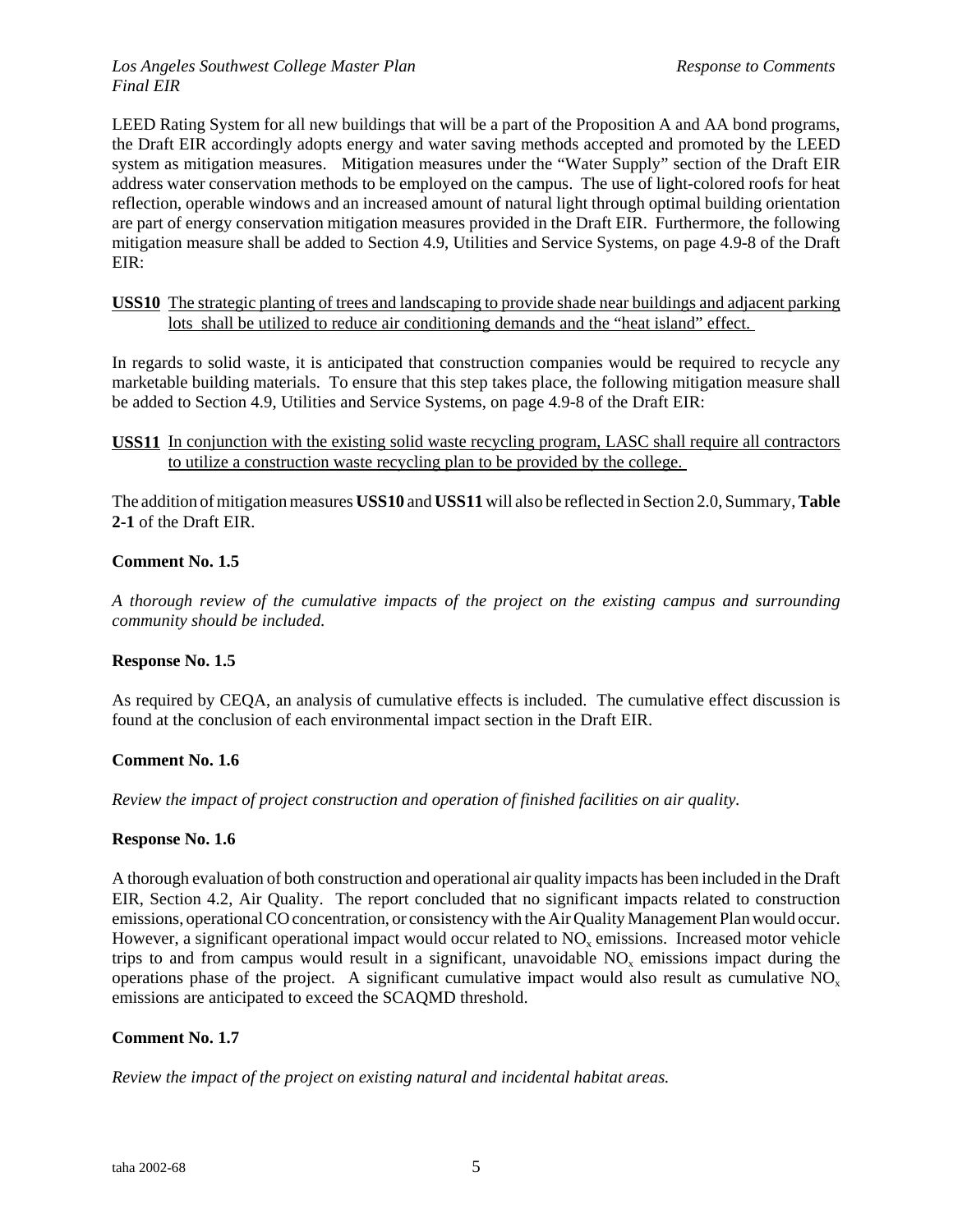*Mitigation measures should include a policy of no net loss of habitat on campus, and the increase of habitat wherever possible through the use of appropriate natural vegetation as part of project design and landscaping plans.*

#### **Response No. 1.7**

This discussion was not a part of the Draft EIR as the project site is located within an area that has been urbanized for many years. As discussed in the West Athens/Westmont Community Plan (of which the campus is a part) no rare or endangered plant or animal species are known or suspected to exist within the Community Plan boundaries. However, native plants shall be used in landscaping whenever feasible as discussed in Section 4.9, Utilities and Service Systems of the Draft EIR.

#### **Comment No. 1.8**

*Review project alternatives that include, at a minimum, a slightly reduced number of new buildings (due to possible cost constraints) and a no project alternative.*

#### **Response No. 1.8**

As required under CEQA Guidelines 15126.6(e) the Draft EIR evaluates a "no project" alternative in section 5.0 Alternatives. A reduced level of construction was not evaluated.

CEQA requires consideration of alternatives when the proposed project would result in significant physical impacts to the environment. CEQA does not specifically require the consideration of alternatives that are designed solely to reduce an anticipated fiscal or cost impact on the implementing agency. LASC has the smallest existing student enrollment of any of the nine District campuses, and the projected enrollment at LASC would still leave the campus the smallest in the District.

As proposed, the LASC Master Plan includes facilities that fall into several basic categories, administrative space, community serving facilities, parking/roads, open space/landscaping and recreational/athletic facilities. The primary generator of environmental impacts, are classroom and lab facilities. In this context, a reduced density alternative would likely have minimal effect on reducing potential environmental impacts that are primarily related to program offerings and student enrollment as new educational facilities will replace existing educational facilities that are proposed to be demolished (bungalows).

The most logical reduced density concept for the LASC campus would entail implementation of only the Phase I projects totally about 99,767 net new square feet compared to the total Master Plan build out of 273,067 net new square feet.

The following text shall be added to Chapter 5.0, Project Alternatives, subsection 5.2 Analysis of Alternatives:

#### **Alternative 3-Reduced Density Alternative**

The "Reduced Density" alternative assumes that the proposed project would encompass only the near-term portion of the Master Plan. The near-term projects include the construction of the Child Development Center/Classroom Building, Student Services/Activity Cluster Center Building, Maintenance Operations Building, expansion of the stadium to seat 4,000 spectators, and Stadium Field House. Also, as part of the near term is the conversion of the Student Services Center to Classrooms and Labs, and the Modernization of several buildings (Cox Administration, Theater, Technology Education Building, Thomas G. Larkin Physical Education and Lecture Laboratory Buildings). In addition, the two new parking structures were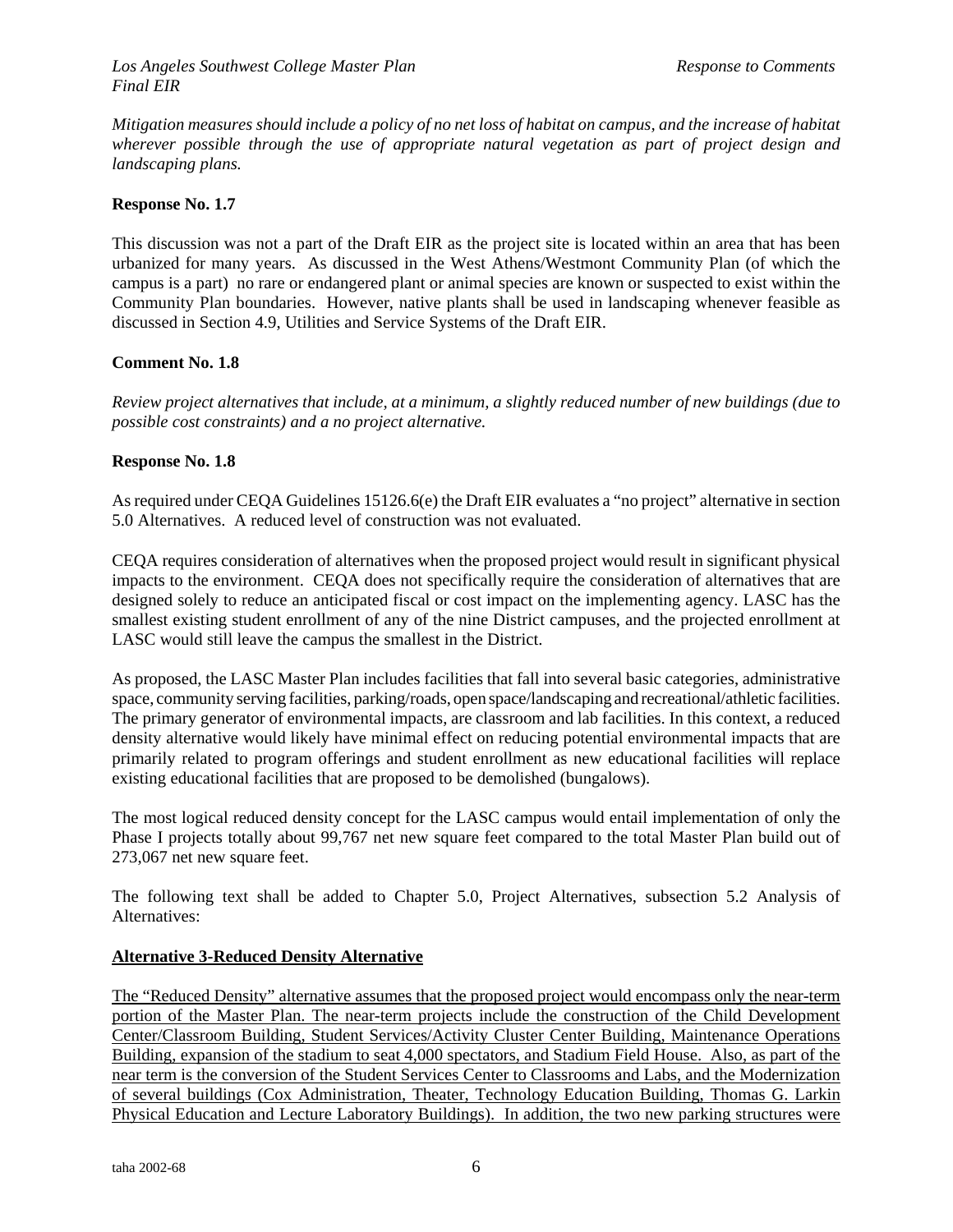considered for this alternative. Implementation of this alternative would result in 99,767 net new square feet of building space.

#### Summary of Impacts

The "Reduced Density" Alternative would mean that only near-term projects would be implemented. Although, the amount of square footage is significantly less than the proposed Master Plan Project, environmental impacts would be relatively the same. This is due to the fact that facilities proposed in the Long-term phase are primarily administrative facilities. Classroom facilities proposed would replace facilities set for demolition (bungalows). Thus, even with a reduced density alternative an increase in student population is still anticipated.

The environmental effects of the "Reduced Density" Alternative would include the following:

- **Aesthetics and Lighting.** Improvement to campus perimeter landscaping and screening would still occur along with improvements/modernization to existing buildings.
- Air Quality. For operational impacts, the "Reduced Density" Alternative would result in air quality impacts similar to that of the proposed project due to the fact that air quality impacts are related to the number of trips to and from the campus not campus density. For construction related air quality impacts, no significant impacts are anticipated as was disclosed for full project buildout.
- **Geology and Seismicity.** No impact. As with full build-out, the siting of buildings must conform with seismic constraint guidelines (see 4.3 Geology and Seismicity for seismic discussion).
- **Hazards and Hazardous Materials.** No impact.
- **Land Use and Planning.** No impact. The primary issue under this category is zoning compliance. This would continue to be an issue under this alternative and would require mitigation.
- **Noise.** The primary issue related to noise deals with operational noise (special events in the expanded stadium). This would continue to be an issue.
- **Public Services.**
	- $\frac{1}{2}$  Police. As with full build-out, the demand for Sheriff services would be incremental and the need for additional staff would be determined on an "as needed" basis.
	- $\equiv$  Fire. The demand for Fire services would be incremental on the LASC campus.
- **Transportation and Traffic.** Transportation related impacts wold be similar to the proposed project impacts due to the fact that traffic impacts are connected to increased enrollment.
- C **Utilities and Service Systems.** It is not expected that a significant increased or decreased demand for utilities and infrastructure would occur under this alternative as demand is based on increased population not density.

Add the following text after paragraph three to subsection 5.3, Environmentally Superior Alternative in Chapter 5.0, Project Alternatives: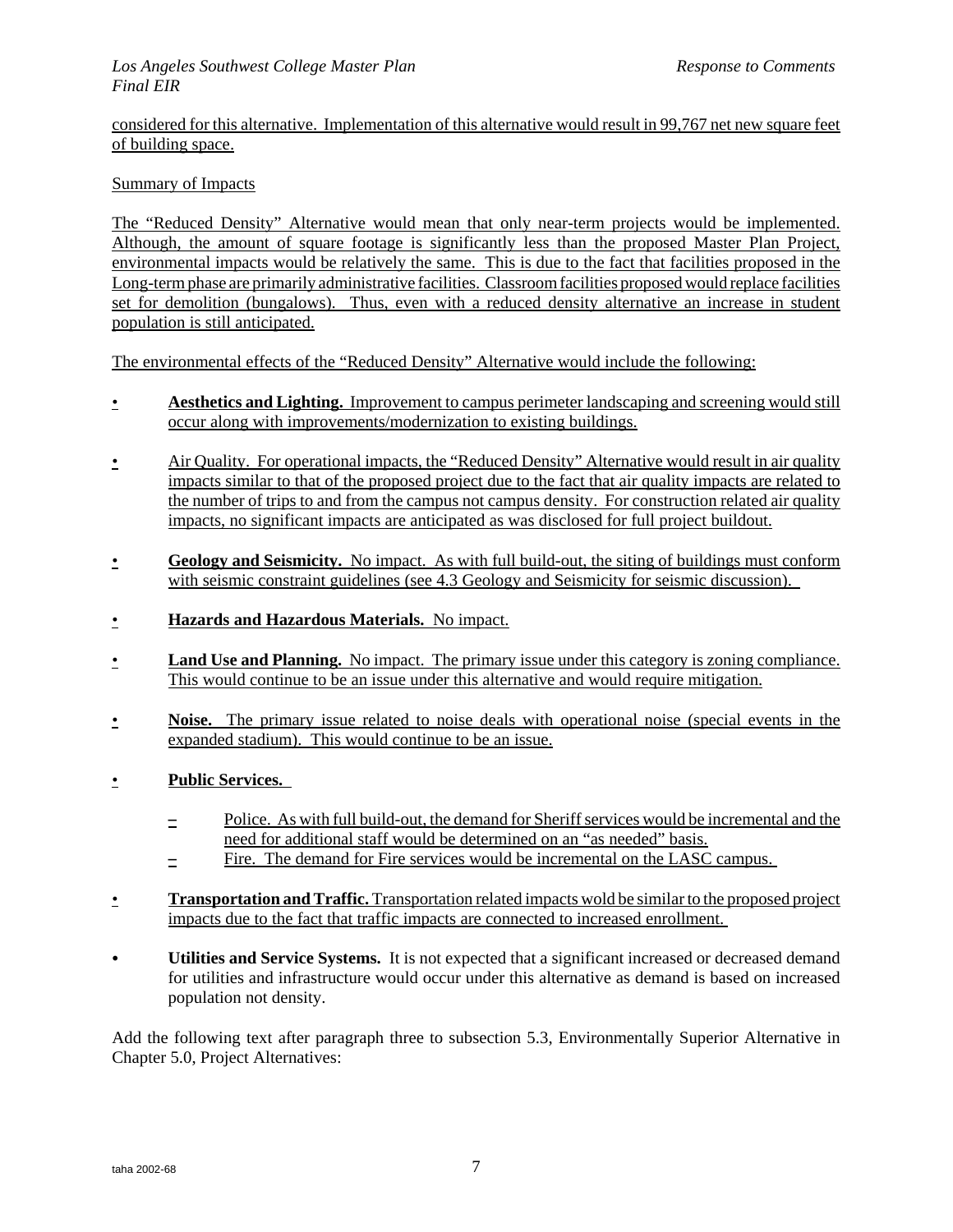The "Reduced Density" Alternative would not meet the objectives of the Master Plan as it would not allow the campus to meet its need for administrative space. In addition, the environmental impacts resulting from this alternative would be virtually the same as that of the Proposed Project.

#### **COMMENT LETTER NO. 2**

#### RESIDENT OF THE SOUTHWEST COMMUNITY

#### **Comment No. 2.1**

*Please consider 110th Street between Normandie and Denker streets as known disruptive speed zone thru our community. It has been used as an alternate route to Southwest College. We ask that this street be considered for Speed-Bump placement. This would improve current and future traffic control thru out the entire area.*

#### **Response No. 2.1**

The college recognizes that in some instances LASC students may use local neighborhood streets to avoid major intersections and access the main campus driveway at Denker Avenue. The college also recognizes that there may be a cumulative effect of college cut through traffic and cut through traffic related to Washington Preparatory High School located several blocks to the north of the college on Denker Avenue. The installation of speed humps, however, falls solely within the jurisdiction of the Los Angeles County Department of Public Works (LADPW). LADPW has a Neighborhood Traffic Management Program (NTMP) with an established process for initiating a study for the installation of such devices. This process requires substantial community input and agreement on the problem to be addressed and coordination with the various affected public agencies. Information about the County's NTMP and forms for initiating an neighborhood action request can be found on the LADPW web site at http://ladpw.org/Traffic/NTMP/.

LASC shall coordinate with the LADPW regarding any traffic calming plan for the area north of the campus. Should a plan be developed involving the residents, the college and Washington High School, the college shall cooperate with the County to provide appropriate assistance for the installation of a speed hump or other appropriate devices, as well as initiate an on-campus information and education program to discourage students from using neighborhood streets to access the campus.

#### **COMMENT LETTER NO. 3**

#### CALIFORNIA DEPARTMENT OF TRANSPORTATION

#### **Comment No. 3.1**

*The proposed traffic mitigation measures for State transportation facilities appears to be acceptable. However, the proposed mitigation measures TT13 should also include an equitable share of cost for improvements to the I-105 Freeway eastbound off-ramp to 120<sup>th</sup> Street.* 

#### **Response No. 3.1**

LASC will prepare a preliminary cost estimate for the proposed mitigation measure and a proposed cost share. The mitigation measure and cost share proposal will be discussed with Caltrans.

#### **Comment No. 3.2**